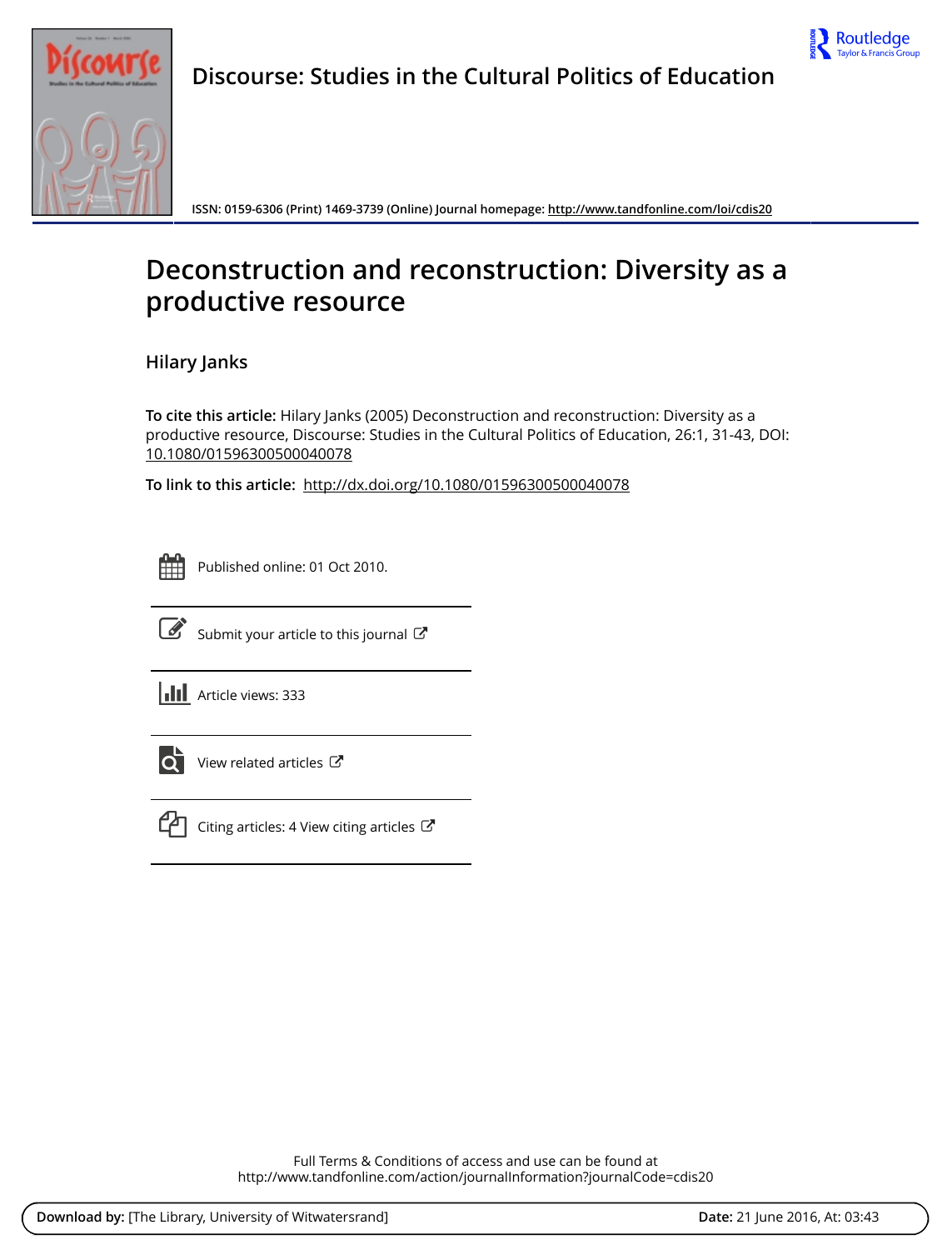# Deconstruction and Reconstruction: Diversity as a productive resource

Hilary Janks\*

University of the Witwatersrand, South Africa

This article uses critical discourse analysis to show that a series of advertisements by the United Nations High Commissioner for Refugees are premised on a discourse of sameness that constructs difference negatively. The article moves from deconstructing these advertisements to possibilities for reconstruction that show difference as a positive and productive resource.

#### Introduction

Spot the refugee is one of a series of four advertisements using Lego people published by the United Nations High Commissioner for Refugees (UNHCR) in 1998 (see http://www.unhcr.ch/teaching-tools/tchhr/tchr.htm). This article uses critical discourse analysis to show that these advertisements, designed to dispose us kindly to refugees, are premised on a discourse of sameness that constructs difference negatively. Using bel hooks' (1990) theory of marginality as a ''a space of resistance'' that enables an ''oppositional'' world view (p. 149) and Kostogriz's (2002) arguments that conflict and tension across difference provide the energy and the resources for ''cultural reinvention, transformation and change'', the article moves from deconstructing these advertisements to possibilities for reconstruction that show difference as a positive and productive resource. Although the focus of the article is on the UNHCR advertisements and refugee politics, the argument is intended to draw attention to the institutional contexts in which discourses of assimilation and sameness are played out, not least of which is education. While these ideas were developed in relation to language and literacy education concerned with the critical reading of texts, the analysis contributes more broadly to critical multicultural education and the texts themselves could be used in other areas of the curriculum.

#### The Butterfly Effect: As metaphor

In 1972 Edward Lorenz presented a paper to the American Association for the Advancement of Science entitled ''Predictability: Does the flap of a butterfly's wings

ISSN 0159-6306 (print)/ISSN 1469-3739 (online)/05/010031-13  $\odot$  2005 Taylor & Francis Group Ltd DOI: 10.1080/01596300500040078

<sup>\*</sup>Applied English Language Studies, School of Literature and Language Studies, University of the Witwatersrand, P.O. Wits, 2050, South Africa. Email: janks@languages.wits.ac.za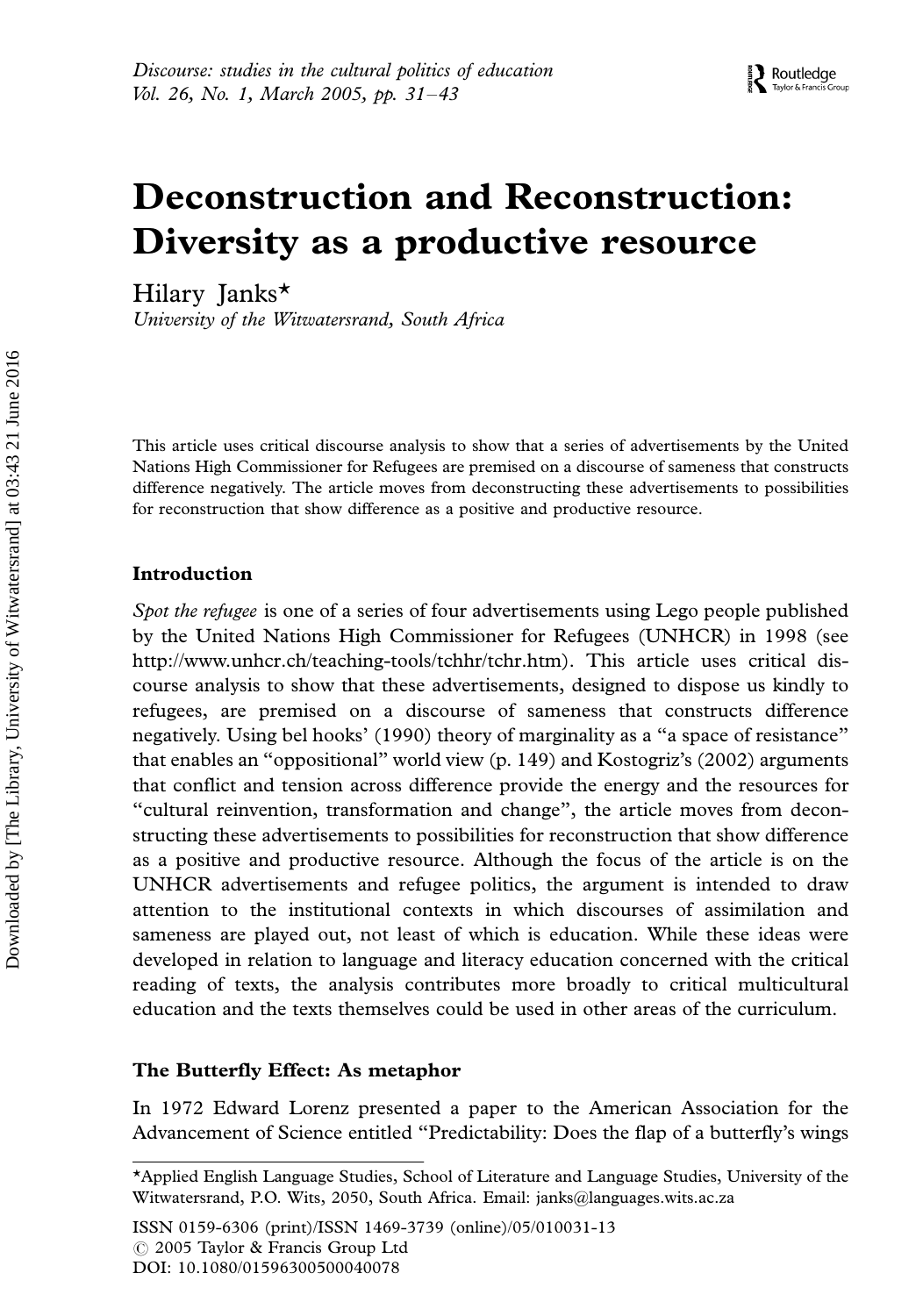#### 32 H. Janks

in Brazil set off a tornado in Texas?'' His theory, which has come to be known as the ''butterfly effect'' has two main propositions:

- 1. If a single flap of a butterfly's wings can be instrumental in generating a tornado, so also can all the previous and subsequent flaps of the wings of millions of other butterflies, not to mention the activities of innumerable more powerful creatures, including our own species.
- 2. If the flap of a butterfly's wings can be instrumental in generating a tornado, it can equally well be instrumental in preventing a tornado (Lorenz, 1972).

The Lorenz attractor drawn in the shape of a butterfly's wings illustrates the ripple effect created by a single flap of the wings (see http://library.thinkquest.org).

I am not qualified to comment on the mathematics of Lorenz' work, which gave birth to chaos theory. However, because I work in language and literacy education, I am schooled in the power of metaphor. Although Lorenz was a meteorologist mapping weather patterns, he asks his audience, in passing, to imagine the consequences of the activities of more powerful creatures, such as ourselves. It is relatively easy to understand that new technologies have transformed the world into a global village where flows of information and people and capital are no longer as constrained by distance as they once were. What seems more difficult to grasp is how our actions ''here'' generate effects ''there''. I use ''here'' and ''there'' to implicate us all, and to remind us that our "there" is someone else's "here".<sup>1</sup> Colin Lankshear's research shows how a small cooperative in Nicaragua that produced handmade brooms was unable to compete in a free market economy with cheaper, massproduced, machine-made products imported from the USA (Lankshear, 1996). Naomi Klein's (1999) work shows us the politics behind the brand names that we wear, and reminds us of the sweatshops in which the products are made. Bill Bigelow and Bob Peterson's (2002) book Rethinking globalization: Teaching for justice in an unjust world provides us with many examples of what we could call the human-(butterfly) effect. Alan Thein Durning's article  $(2002, pp. 243-244)$  in this collection outlines the effects on the environment around the world of drinking just one cup of coffee. My own research (Janks, 2003) has begun to consider the effects that global warming, created by carbon emissions elsewhere, has produced on the food supply in six of South Africa's neighbouring countries, where 10.2 million people are currently at risk of starvation (World Food Programme, 2002). This need to think of local, national, and global communities as interdependent is included in the following generic outcome legislated for all qualifications in South Africa. Learners must be able to demonstrate ''an understanding of the world as a set of related systems by understanding that problem-solving contexts do not exist in isolation'' (South African Qualifications Authority Act no. 58, 1995).

We can, I believe, take comfort from Lorenz' second proposition—if our activities can generate ''tornados'', they can also prevent them. What this suggests is that, as educators, we need to produce students who are capable of both an analysis of existing actions and effects and a commitment to social justice. In my field of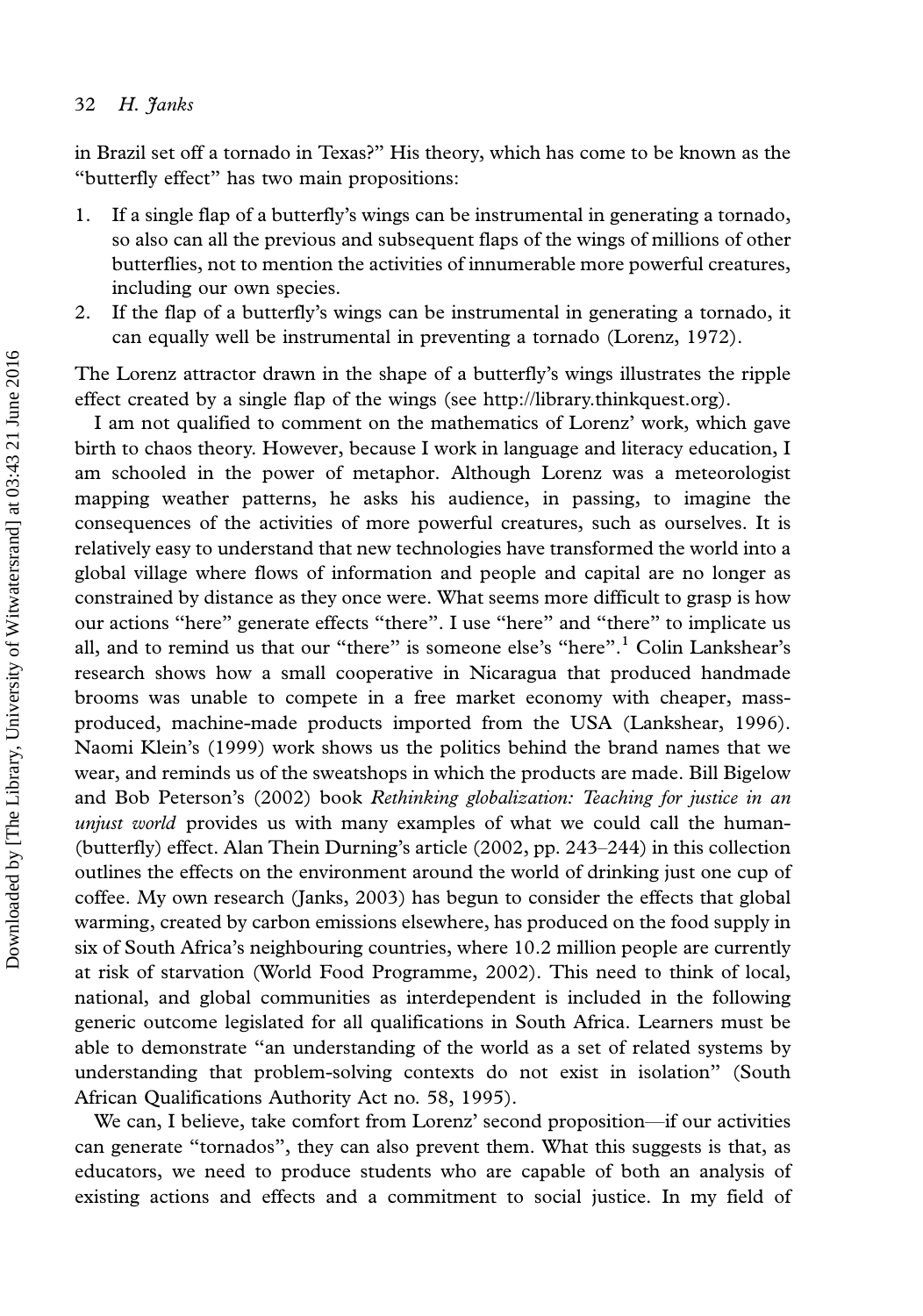education, literacy, educators focus on a particular kind of social activity: those practices which result in the creation of verbal-visual texts. We need to produce students who understand how texts work to produce effects and how texts can be redesigned to produce different, more positive effects. We need students capable of both deconstruction and reconstruction, students who, in Lorenz's terms, are the ''tornado'' preventers.

### The Choice of UNHCR Texts

Spot the refugee, published in Newsweek in 1995, is an advertisement produced by the office of the UNHCR. It is one of a series of four UNHCR Lego advertisements. The other three are: What's wrong here?, How does it feel? and What's the difference?. These advertisements, called ''posters'' on the UNHCR website (www.unhcr.ch/ teaching-tools/tchhr/tchr.htm), were reissued to mark the 50th anniversary of the Universal Declaration of Human Rights, together with a teachers' guide in 1998.

To download the posters from the internet go to: www.unher.org; select the link to www.unher.ch; select the 'publication' link; select the 'teaching tools' links; select 'teacher's tools' links; select 'posters'; select each posters by clicking on it, to download and print. (See www.unher.org, 2February 2005)

The UNHCR website provides a great deal of information on its establishment and ongoing work.

The Office of the United Nations High Commissioner for Refugees was established on December 14, 1950 by the United Nations General Assembly. The agency is mandated to lead and co-ordinate international action to protect refugees and resolve refugee problems worldwide. Its primary purpose is to safeguard the rights and well-being of refugees. It strives to ensure that everyone can exercise the right to seek asylum and find safe refuge in another State, with the option to return home voluntarily, integrate locally or to resettle in a third country. In more than five decades, the agency has helped an estimated 50 million people restart their lives. Today, a staff of around 5,000 people in more than 120 countries continues to help an estimated 19.8 million persons. (www.unhcr.ch/cgi-bin/texis/vtx/home?page = basics, accessed 31 October 2002)

The 1951 Convention Relating to the Status of Refugees defines a refugee as a person who

owing to well-founded fear of being persecuted for reasons of race, religion, nationality, membership of a social group or political opinion, is outside the country of his nationality and is unable or, owing to such a fear, is unwilling to avail himself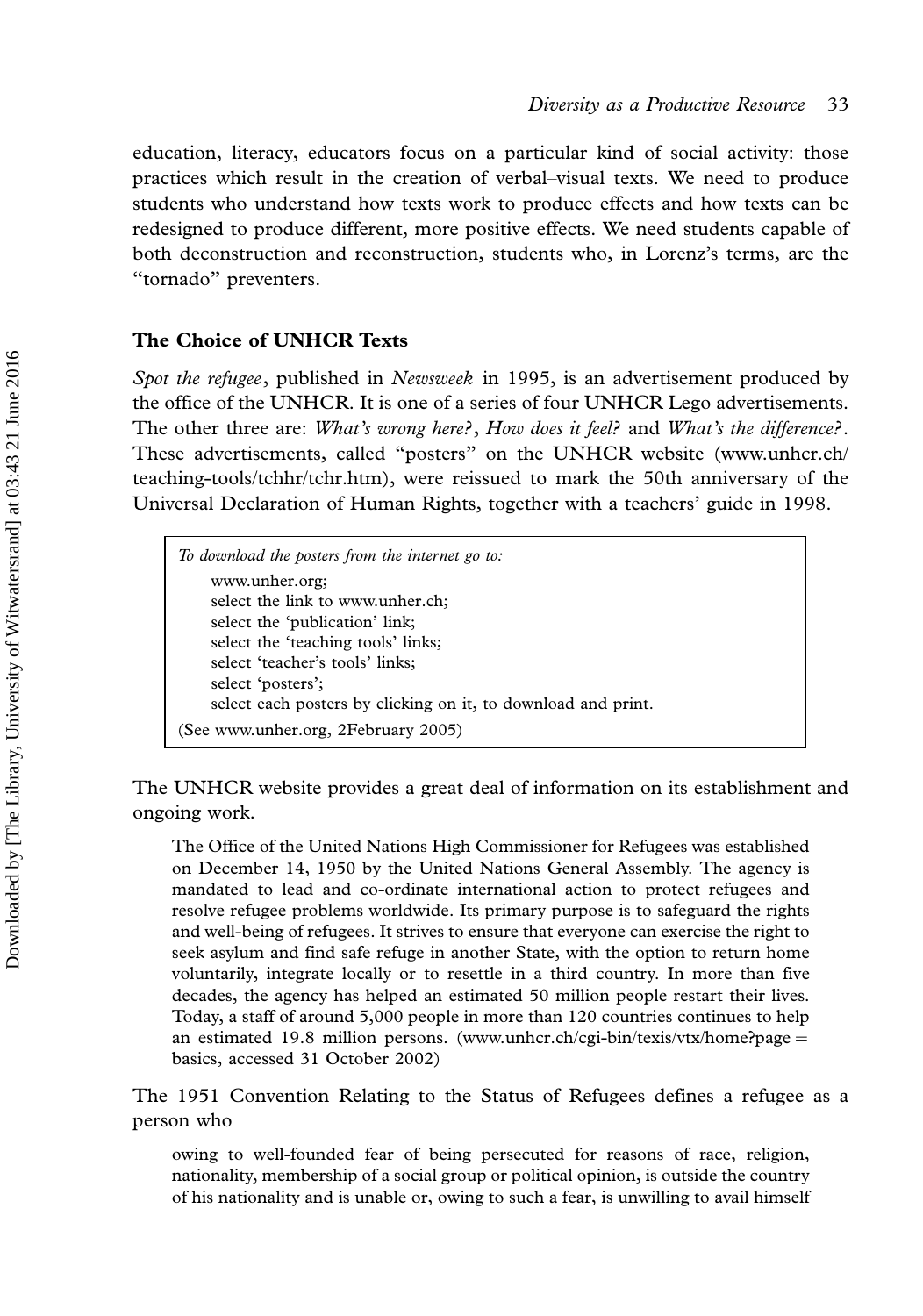of the protection of that country. (www.unhcr.ch/teaching-tools/tchhr/tchr.htm, accessed 15 May 2002)

One might ask why anyone would choose to deconstruct a text that espouses such seemingly noble sentiments. Who does not support the work of the UNHCR? What would happen to refugees if the UNHCR were not there to protect their rights and to provide assistance in the form of shelter, food, water, medicines, equipment, clinics, and schools? The answer is simple: it is hard to deconstruct texts that we agree with. It is easy to deconstruct a text that we disagree with. Our own lived experience or our own convictions serve as resources for reading against a text that offends us. Such a text does not appear natural or inevitable and we are able to read it from a position other than that of Stuart Hall's (1980) ''ideal reader'', from a position outside the presuppositions which formed it. bell hooks (1990, p. 149) explains this outsider view, as a ''marginality'' that is ''a central location for the production of counterhegemonic discourse that is not just found in words but in habits of being and the way one lives''. She sees marginality as a ''site of radical possibility, a space of resistance'' that provides an ''oppositional world view\*/a mode of seeing unknown to most of our oppressors'' (p. 149).

However, when we are confronted by a text that we agree with, it is easy to imagine its positive effects, and hard to see its negative effects. Critical Language Awareness, which focuses on the relationship between language and power, is a resource for thinking about the ways in which a text has been constructed, moment by moment, as the writer or speaker selects from a range of possible language, visual, and gestural options. When we speak or write we have to decide what words to use, whether to include adjectives and adverbs, whether to use the present, the past, or the future tense, whether to use pronouns that are inclusive or exclusive, sexist or non-sexist, whether to join sentences or to leave them separate, how to sequence information, whether to be definite or tentative, approving or disapproving, what gestures to use, what fonts to select, what images to include.

In making choices, we draw on the discourses we inhabit, such that many of the ''choices'' we make are social choices that are learnt and are often unconscious. Every society has conventions which govern people's behaviour, including their language behaviour. According to Gee (1990),

at any moment that we are using language, we must say or write the right thing in the right way while playing the right social role and (appearing) to hold the right values, beliefs and attitudes. What is important [are] ... [the] saying(writing) doing-being-valuing-believing combinations. These combinations I will call Discourses. (p. 142)

Gee would say that we learn the ways of making meaning of the different discourse communities to which we belong. These ways of making meaning become so natural for us that they seem inevitable; simply the way things are meant to be. We stop thinking of them as constructed versions of social realities. Critical language awareness helps us to make the familiar strange, to distance ourselves from a text,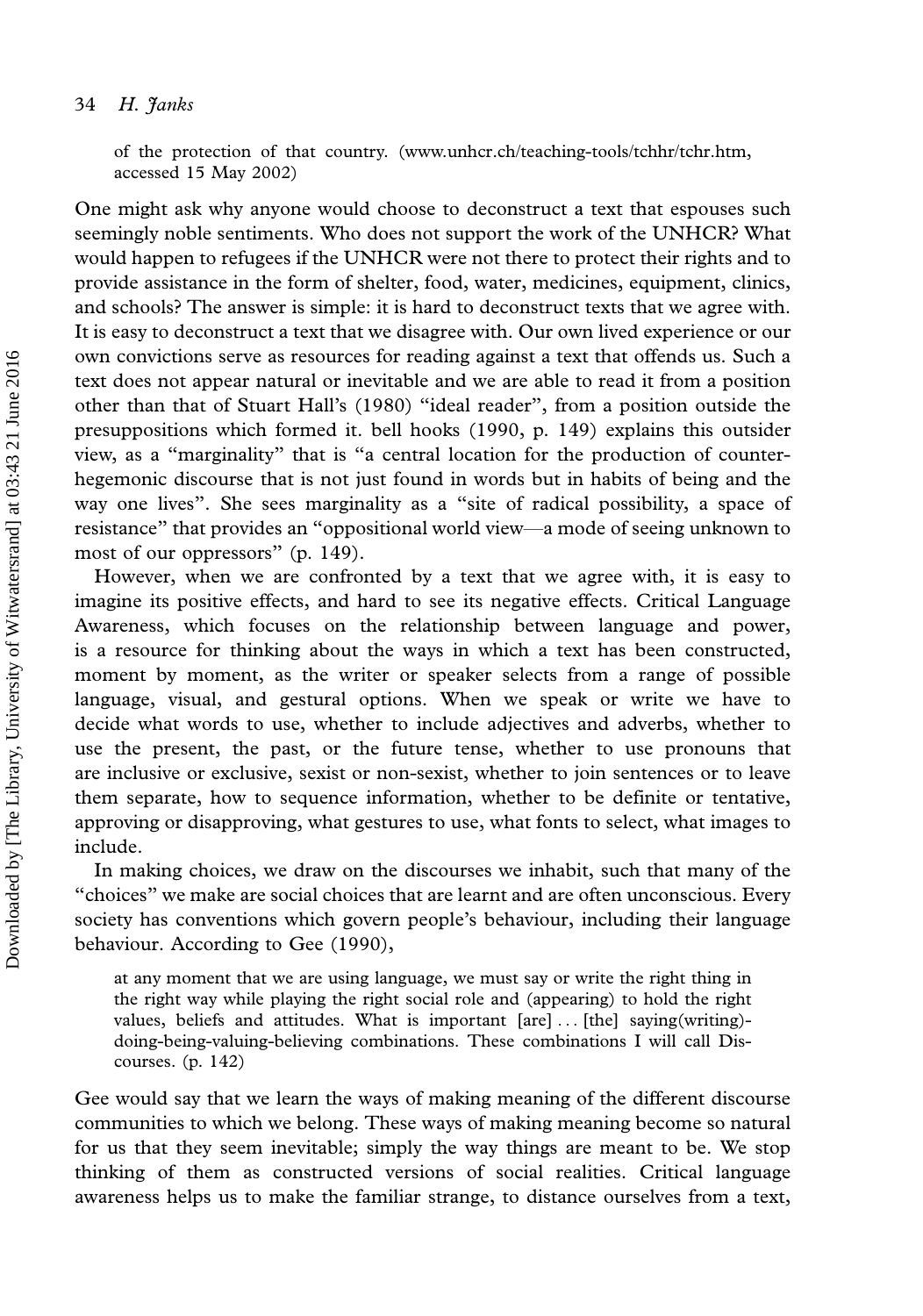so that like bell hooks (1990, p. 142) we can look ''both from the outside in and from the inside out''.

#### Analysis of the UNHCR Lego Advertisements

The analysis begins by focusing on *Spot the refugee*, in order to see how language works to construct refugees, the reader, and the UNHCR. The other three advertisements are considered in order to explore the continuities and differences across the set of Lego advertisements. In Spot the refugee an obvious place to begin is with the opening instruction 'SPOT THE REFUGEE' prominent because it is printed in capital letters in a large bold font. This is the only command in a text that is otherwise made up of statements. If you respond to this imperative by looking carefully at the Lego figures, trying to find the one that stands out as a refugee, the text has already constructed you as someone who thinks of refugees as visibly different. If you refuse this construction, but are nevertheless intrigued by the juxtaposition of Lego dolls and refugees, you may start reading the text. If you then look for the refugee in the Fourth row, second from the left. The one with the moustache, you will nevertheless have been reeled in by the text, only to discover that you have been cheated, because

the unsavoury looking character you're looking at is more likely to be your average neighbourhood slob with a grubby vest and a weekend's stubble on his chin. And the real refugee could just as easily be the clean-cut fellow on his left.

In addition, you will have been constructed as someone who assumes that refugees look like ''unsavoury'', unshaved ''slobs''. And because you are now someone who sees refugees as both different from and inferior to you, you need to learn that ''clean-cut'' refugees are just like you and me. But do not worry, the UNHCR is there to set us straight.

Already it is clear that the pronouns chosen are doing interesting work. First, the refugee is referred to as ''he'' and is constructed as just like ''you and me'' (the reader and the writer, who represents the UNHCR). Having denied any diversity, reinforced by the supposed sameness of the Lego dolls, the text immediately sets up a difference, introduced by the word ''except'' and encoded in us/them pronouns.

Except for one thing. Everything they once had has been left behind. Home, family, possessions all gone. They have nothing. And nothing is all they'll ever have unless we all extend a helping hand. (My emphasis)

''We'' is used here to include the reader and the writer and to exclude refugees. In the very next sentence "we" is used exclusively.

We know you can't give them back the things that others have taken away. We're not even asking for money (though every penny certainly helps). But we are asking that you keep an open mind. And a smile of welcome. It may not seem like much. But to a refugee it can mean everything. (My emphasis)

Here "we" refers to the UNHCR only. The UNHCR is constructed as knowing what can mean everything to a refugee. The reader is in need of instruction on how to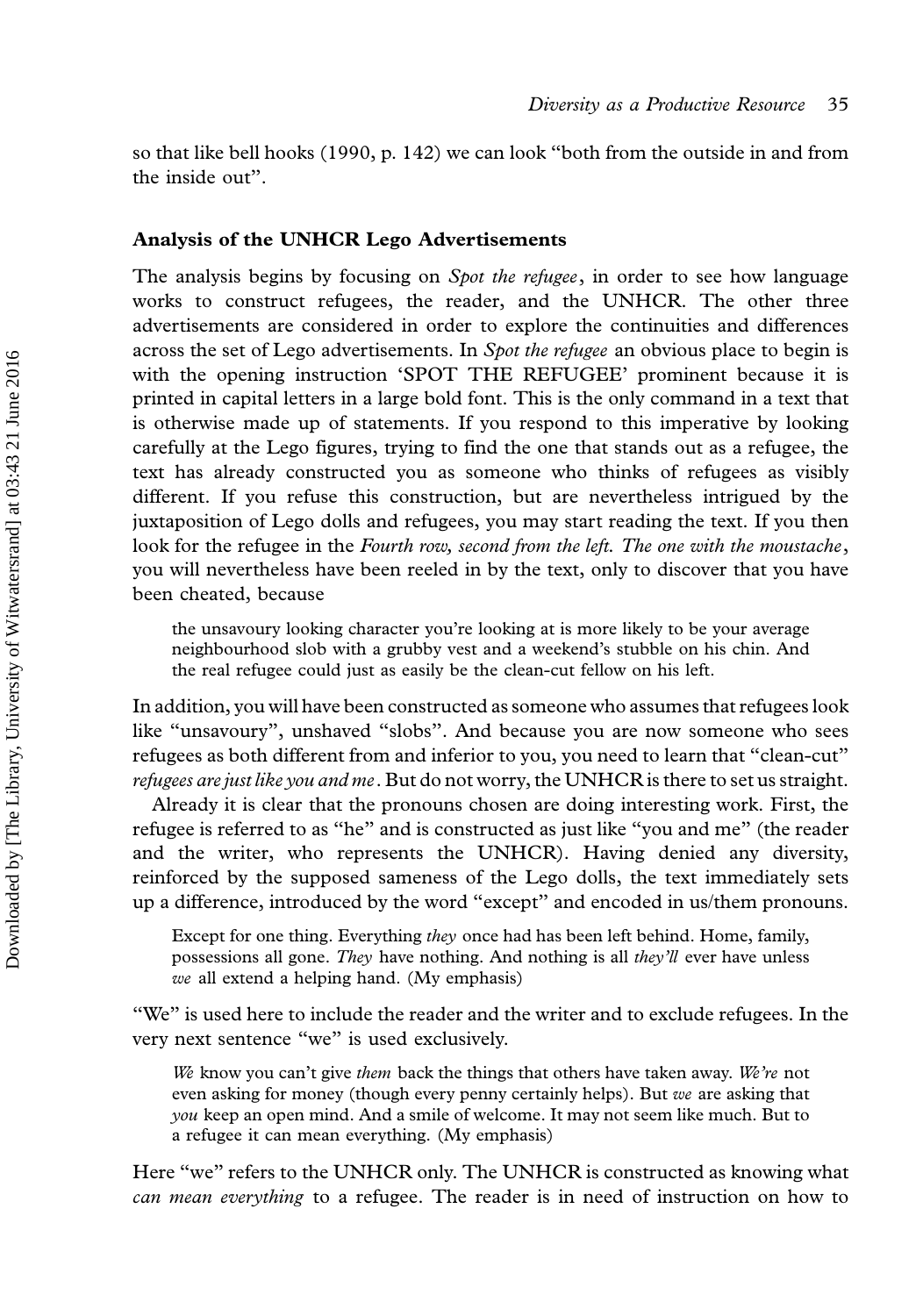behave, and refugees are given no agency and no voice. This sets up the very social divide that the early part of the text is at pains to refute.<sup>2</sup>

Moreover, the text exonerates all of us—unnamed others are blamed for the plight of refugees. Divorced from history and geography, from socio-political and economic conditions, and from the ugly specifics of racial, ethnic, and religious Othering, the fact that the UNHCR is currently responsible for more than 19 million refugees around the world is presented simply as a state of affairs, with undefined causes and inevitable effects.

The use of pronouns is also interesting, because of the way in which it presents the refugee as male, this despite the fact that 80% of refugees are women and children (www.unhcr.ch, accessed 15 May 2002). The gender stereotyping is reinforced in the visual images, where women tend to be shown without the occupation markers of the male figures and with jewellery. If one looks across the four advertisements, it is possible to see how this is further exaggerated in What's wrong here?, where 5 of the 20 dolls are women, 3 of whom have cleaning and gardening implements, 1 of whom has a bicycle and 1 of whom is carrying what could be tool boxes. The men figures have tools, motorbikes, and megaphones; there is a chef, a barman, a cowboy, a pirate, a cameraman, porters. The refugee who is now portrayed visually as having nothing, to echo the verbal statement to this effect, is a man. In *How does it feel*?, although the refugee appears to be a man with a hint of a moustache, there appear to be as many women as men because helmets and occupational headgear have been replaced by caps and hats, which are more gender neutral.

Here the text shifts. Addressing readers directly, it calls for a sympathetic imagination. How would you feel if,

without warning, your whole world changes. Overnight, lifelong neighbours become lifelong enemies. Tanks prowl the streets and buses burn. Mortar shells shatter the mosques. Rockets silence the church bells. Suddenly everything you've owned and loved is gone and, if you're lucky enough to survive, you find yourself alone and bewildered in a foreign land. You are a refugee.

Here for the first time, readers are provided with some of the details of the fear, the violence, the enmity, and the threat to survival that refugees have to confront. The visual image works well to capture the refugee's sense of isolation. One of the ways of building on a personal how-do-we-feel-when-we-read-a-text response is to ask students to think about what the text wants them to feel, how the choice of words and images makes them feel this, and why?

Each of these texts is a new design, a textual reconstruction. Together they illustrate the infinity of possibilities available to text designers and how each design is constructed by a set of specific choices. What's the difference? shows only female Lego dolls. Here, all the dolls are identical and all but two represent refugees. Here ''nasty names" are used—parasite, criminal, foreign trash, pig, trouble maker, freeloader, vermin, slacker, scum—to show the treatment that refugees receive. In South Africa the disparaging word for foreign Africans is "makwerekwere"—I will return to this later. The jewellery, suggestive of strings of pearls, is a Western class and gender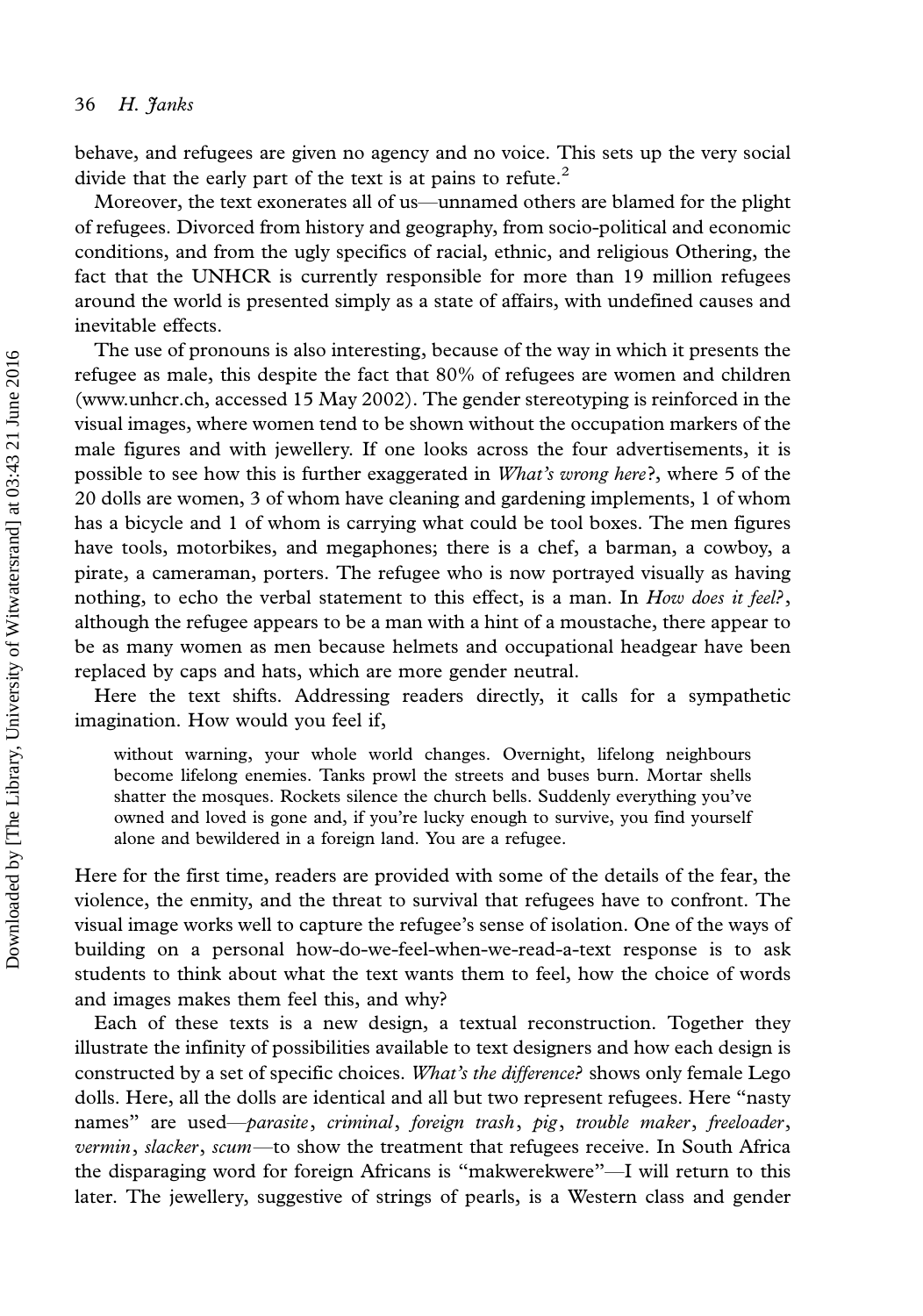marker and although it is probably included to reinforce the idea that *refugees are just* like you and me, it contradicts the refrain that refugees have nothing. The text continues the plea for readers to imagine what refugees feel and how they would feel in a similar situation.

While our homes are safe and our rights protected, their homes have been destroyed, and any rights have been swept away by violence and hatred—and they've been living in constant fear for their very lives. That's why they are refugees. Of course they wish they were back home—wouldn't you?

But here for the first time the text makes explicit reference to the historical conditions that have produced and continue to produce refugees.<sup>3</sup>

So please, don't get mad at refugees. Instead, save your breath for the situation that made them refugees.

This is the only text that invites us to think of the situations such as Bosnia, Kosova, Rwanda, Zimbabwe, the Democratic Republic of Congo, East Timor, Afghanistan, and Palestine, amongst others, where millions of human beings have been killed or uprooted. When one begins to think of concrete situations, one can begin to think about causes. Only then can we consider how our own countries are implicated and which of our activities have produced these effects elsewhere? What activities might be needed to prevent this ''tornado'' of human suffering? How should our own countries' political and economic policies change so that the world is a safer place for everyone? What small things might each of us do that could contribute to change. Small actions, like the flap of a butterfly's wings, have ripple effects.

#### The Discourse of Sameness

The premise that underpins all four advertisements is that people are all basically the same. John Thompson's (1984, 1990) five modes of operation of ideology: reification, legitimation, dissimulation, unification, and fragmentation, are useful for making sense of this text and in the process its discourse of sameness.

We have already considered how Spot the refugee presents us with a general decontextualized picture of refugees. This is what Thompson calls reification, where an ''historical state of affairs'' is represented ''as if it were permanent, natural, outside of time'' (Thompson, 1990, p. 65). Here ever increasing numbers of refugees are presented as a fact of life, not as an effect of human actions. The UNHCR is legitimated as a ''strictly humanitarian organisation'' that is ''responsible for more than 19 million refugees''. That it is not State funded and that it operates around the world, wherever there are refugees, further legitimates it as a non-partisan organization.

Dissimulation is the process by which relations of domination are concealed or obscured. Ignoring the differences between people, between, for example, readers of Newsweek and refugees living in camps, is a classic example of dissimulation. This dissimulation leaves us unperturbed by the inequalities between the political North and the political South, between rich and poor, between people who have access to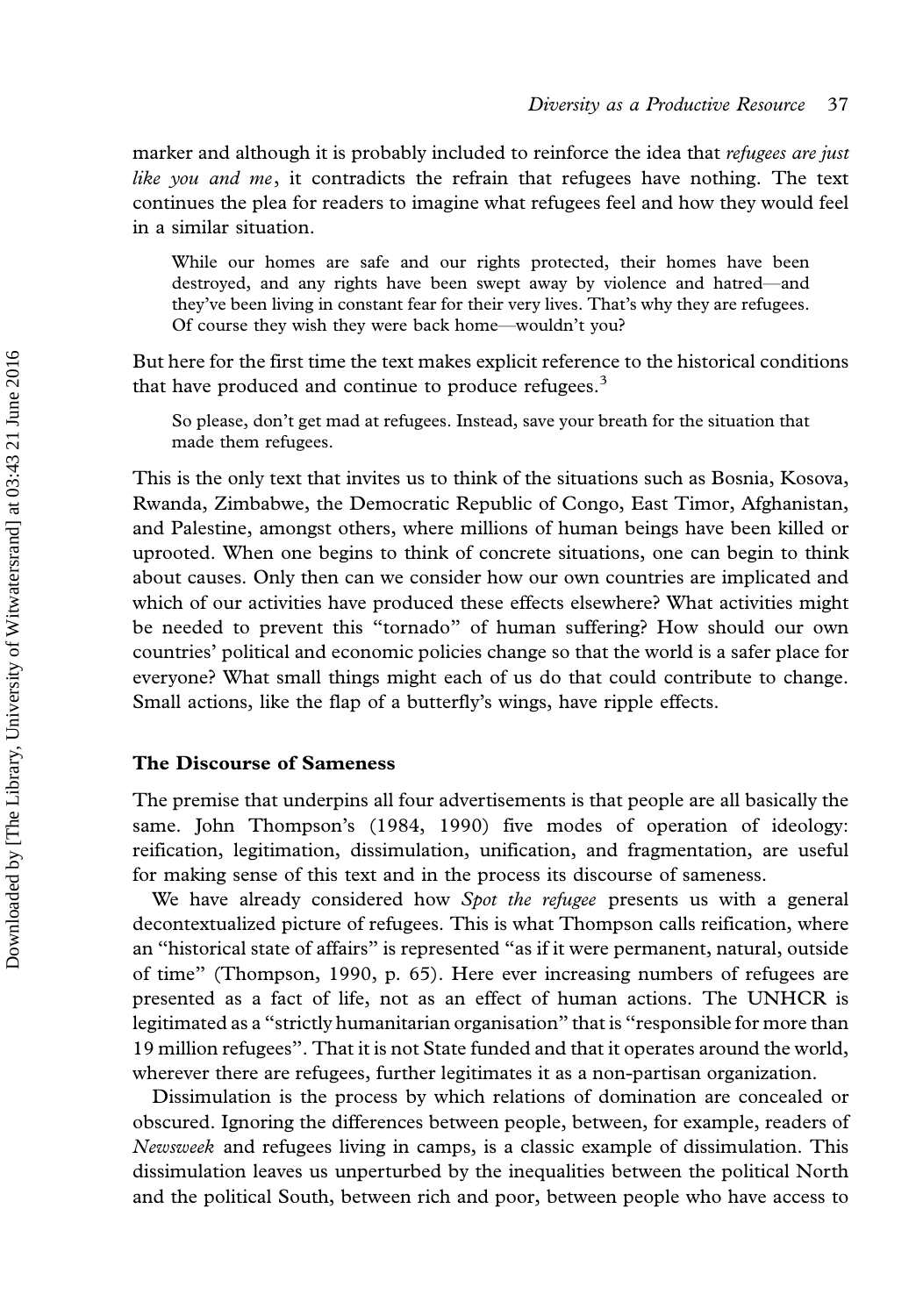food and fresh water and people who do not, between educated and uneducated, between people on opposite sides of the digital divide, between men and women.

Thompson's last two modes of operation of ideology, unification and fragmentation, are related processes in that they work in opposite directions—the one seeks to unite and join people for ideological purposes while the other seeks to split people off from one another. Unification establishes a collective identity which unites individuals despite their differences. Fragmentation is a process of splitting people off from one another despite their similarities, in order to divide and rule. Unity is the means of establishing an ''us''; fragmentation is tied to this process of unification, as a collective identity is partly forged by the construction of an Other or Others, a ''them'' who are different from ''us''. It is the dehumanization made possible by racial, religious, or ethnic Othering, that enables people to brutalize and violate one another (see Table 1).

Instead, the UNHCR advertisement appeals to our common humanity, an attempt at unification that produces a text built on a fundamental contradiction: we are the same, except that we are different. It is ironic that the sameness is achieved by the use of look-alike dolls, which represent human beings as children's playthings, as manipulable toys, a profound objectification that robs us all of life and agency. It is an unfortunate visual metaphor. We need a way of thinking about our flesh and blood diversity that produces positive effects and that sees diversity as a ''productive resource for innovation'' (Kress, 1995), as something to value. This is the consideration that I will end with after I have examined the situation that confronts refugees in my own context.

| Thompson's modes of operation of ideology                                                               |               | Spot the refugee                                                                                                         |  |
|---------------------------------------------------------------------------------------------------------|---------------|--------------------------------------------------------------------------------------------------------------------------|--|
| States of affairs presented as<br>natural, outside of time (history),<br>space, and social processes.   | Reification   | Ever increasing numbers of refugees<br>are presented as a fact of life, not<br>as an effect of human actions.            |  |
| Represents something as legitimate<br>and therefore worthy of support.                                  | Legitimation  | The UNHCR is legitimated as a<br>non-partisan, "strictly humanitarian<br>organization".                                  |  |
| Relationships of domination are<br>concealed, denied, obscured.                                         | Dissimulation | Real social, political and economic<br>inequalities between people are<br>hidden in this text, as is human<br>diversity. |  |
| Form of unity which establishes a<br>collective identity irrespective of<br>difficulties and divisions. | Unification   | Refugees are just like you and me:<br>we are all the same.                                                               |  |
| Separates people into different<br>groups often to divide and rule.                                     | Fragmentation | Refugees are different: they have<br>nothing.                                                                            |  |

Table 1. Thompson's modes of operation of ideology applied to Spot the Refugee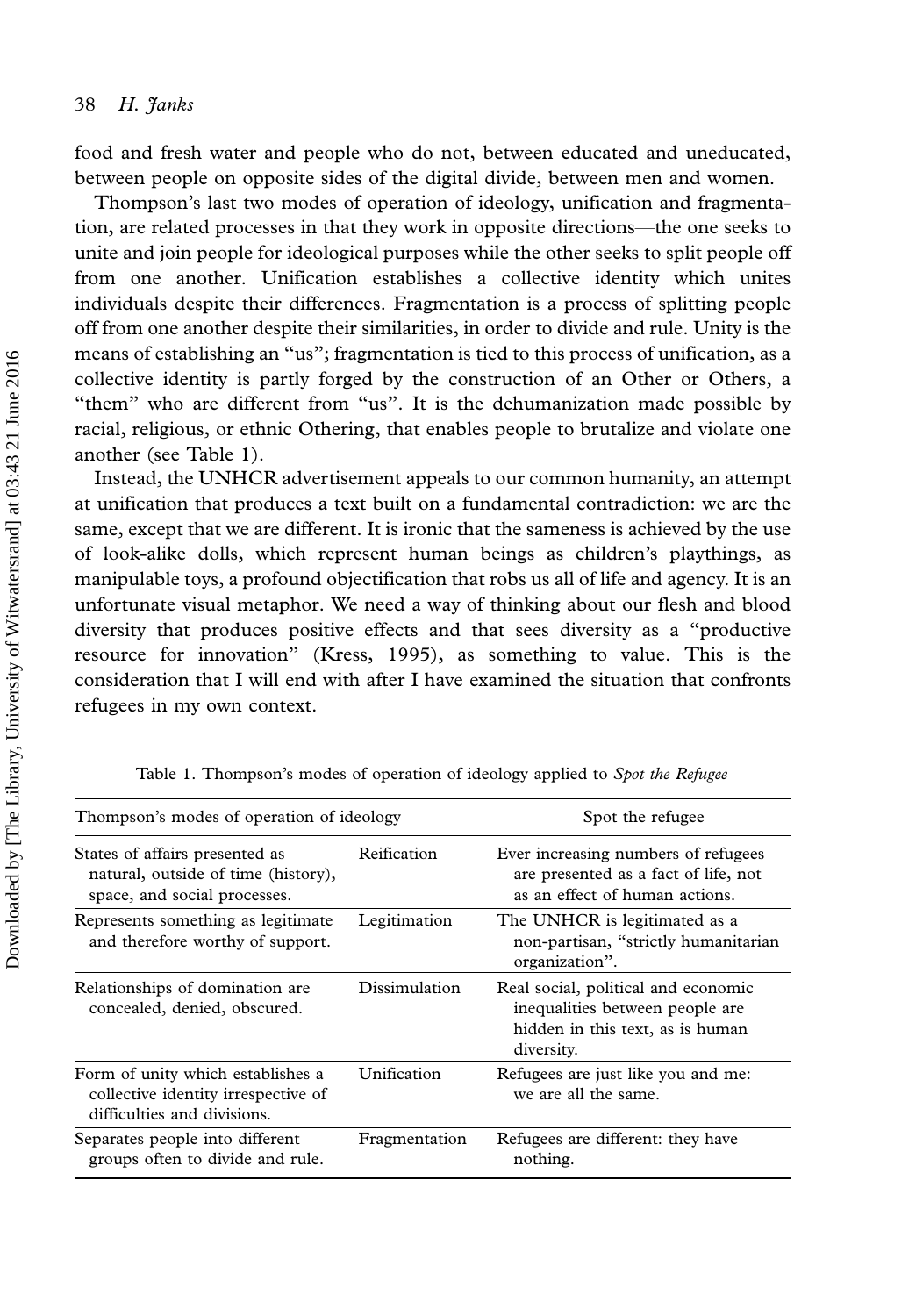#### Historically Located Refugees

It is important to think about real refugees in actual contexts, rather than as a generalized category of people. I will look at my own context, in the hope that it will spur readers to consider their contexts. On 27 October 2002 the Sunday Independent published an article in South Africa entitled ''No place here for refugees fleeing Africa's tyrants'' (Sunday Independent, 15 May 2002a). The article focuses on a range of abuses of refugees in South Africa. These abuses include:

- . whipping and beating of refugees outside and within home affairs offices, with chains and sjamboks (whips);
- . practices that prevent refugees from registering, making them permanent fugitives from the law;
- . policies that render the most vulnerable refugees, those who risk death or torture if they return, incapable of studying or finding work for periods of up to 6 months;
- . members of the South African defence force picking up refugees and depositing them back at the border.

Current legal actions against the Department of Home Affairs brought by human rights organizations include allegations of corruption, including bribes paid to officials (Sunday Independent, 15 May 2002b). R450 buys an asylum seeker permit and for between R1000 and R6000 refugees have been told they can receive South African identity documents.

Adegoke's (1999) research provides us with a critical analysis of representations in the South African press of foreign African countries and of foreign Africans living within or outside South Africa. Her research involved a critical discourse analysis of media texts collected during May 1998 from The Star, the Mail and Guardian and The Sowetan, three South African newspapers with high circulations in the Johannesburg region. These papers are aimed at different racialized and class-based readerships. ''The study revealed that the predominant press discourses on foreign Africans in South Africa are systematically negative and xenophobic, as well as racialised'' (Adegoke, 1999, p. iii). Adegoke established a set of conceptual frames for organizing the topics of the articles analysed. Table 2, taken from Adegoke, lists the 10 frames with the highest frequency of occurrence in the 296 articles on foreign African countries (p. 95).

According to Adegoke, an analysis of these frames ''shows a pre-occupation with chaos and anarchy, brutality and violence in African countries'' and a ''bestial nature or lifestyle for foreign Africans''; in addition, the focus on corruption and crime constructs Africa as a place of ''fraud'' and ''self serving interests'' (Adegoke, 1999, p. 96).

Adegoke argues that the generally negative discourse on foreign African countries relates to the xenophobic discourse in relation to foreign Africans in South Africa. Table 3 shows immigration and crime as the two frames that make up 76% of the 38 articles on foreign Africans.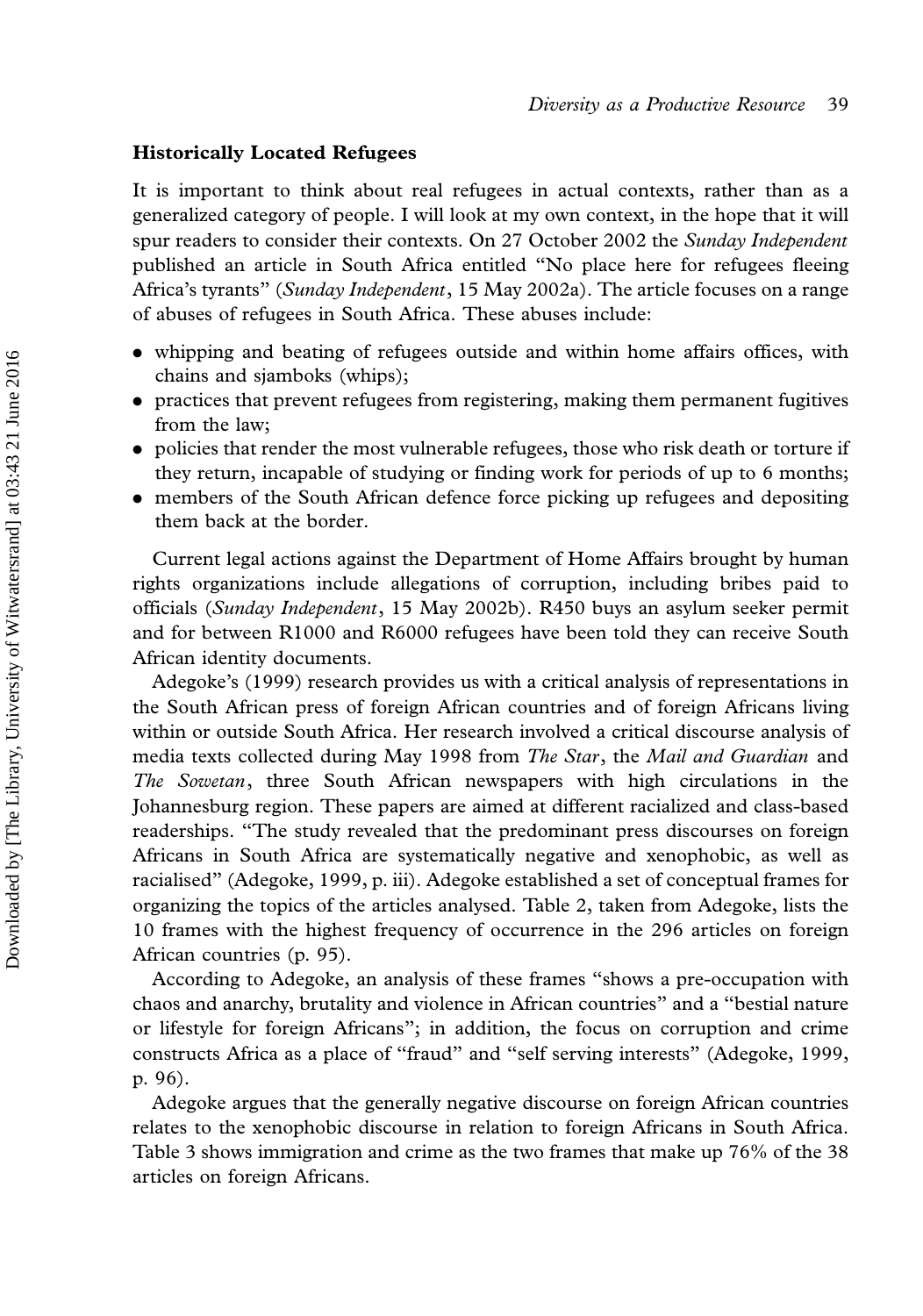#### 40 H. Janks

| Frames                 | Number of occurrences | Percentage of total |
|------------------------|-----------------------|---------------------|
| War and violence       | 37                    | 12.5%               |
| Foreign relations      | 30                    | 10.1%               |
| <b>Sports</b>          | 26                    | 8.8%                |
| Economic crisis        | 20                    | $6.8\%$             |
| Dictatorship           | 19                    | $6.4\%$             |
| Civil unrest and riots | 18                    | $6.1\%$             |
| Economic advancement   | 16                    | $5.4\%$             |
| Corruption and crime   | 15                    | $5.1\%$             |
| Total                  | 191                   | 61.2%               |

Table 2. Frames used for representing foreign African countries in Adegoke (1999)

Table 3. Frames used for representing foreign Africans in South Africa in Adegoke (1999)

| Frames                            | Number of occurrences | Percentage of total |
|-----------------------------------|-----------------------|---------------------|
| Immigration and problems<br>Crime | 15<br>14              | 39.5%<br>36.5%      |
| Total                             | 29                    | 76%                 |

#### According to Adegoke

African foreigners in South Africa are often represented in the South African press as burdens and criminals or as victims of crime. They ''flood'' the country and use up resources, creating a social and economic burden for South African taxpayers. Thousands of them come in ''illegally'', some ''obtaining citizenship fraudulently''. African foreigners are behind major crimes in South Africa such as drug dealing. ... Even where a report represents foreign Africans as victims of crime [what is accentuated] is that they are often in the environment of or scene of a crime—"found dead or injured''. (Adegoke, 1999, p. 107)

In 2002, despite President Mbeki's vision of an African Renaissance, we continue to witness State abuse of asylum seekers (Sunday Independent, 15 May 2002b) and the continued Othering encoded in the street construction of foreign Africans as "makwerekwere". $4$  Joe Khumalo, a satirical columnist in Pace magazine, written for a black South African market, puts it thus.

Ke mohlola!<sup>5</sup> What does a black man get for being a darkie in a dark continent? Absolutely bogger-all my bra.<sup>6</sup> ... When Eloff Street was crawling with mulungus,<sup>7</sup> you wanted to drive them to the sea. But now that Eloff Street is awash with blackblue darkies from up north, you claim that there are too many darkies around here. (2002, p. 144)

Adegoke concludes her research with an argument that education should see xenophobia as an issue that needs to be addressed. I would argue that discourses of sameness fail to address this.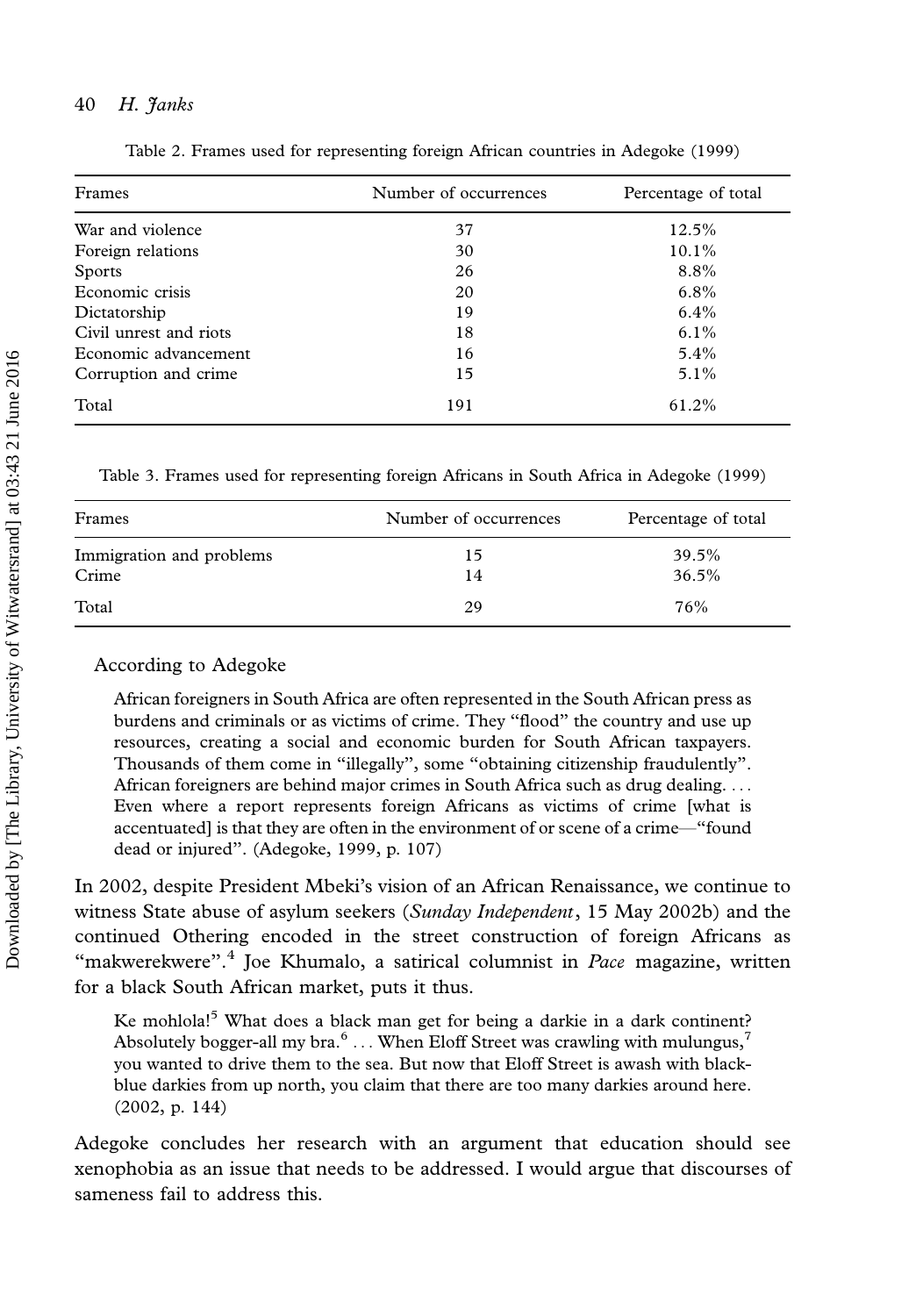### Diversity as a Productive Resource

Alexander Kostogriz, in a doctoral thesis entitled Rethinking ESL literacy education in multicultural conditions, offers us a way forward. Building on the work of bell hooks (1990), Homi Bhabha (1990) and Edward Soja (1996), he theorizes a space of radical openness in which a "dialogic affirmation of difference" (Kostogriz, 2002, p. 155), ''semiotic border crossing'' (p. 155), and the dynamics of cultural hybridity (p. 155) provide the resources for disrupting our taken-for-granted discourses and for imagining new possibilities. He argues for a ''thirdspace'' that cuts across the binaries of ''us'' and ''them'' and enables the production of new meanings based on our ''diverse semiotic resources and funds of knowledge'' (p. 237). He sees cultural collisions as a driving force that enables us to remediate and re-present the world (p. 237) and that produces the creative energy necessary for transformation and change. For Kostogriz, as migrants learn new languages and assume new identities they have to find their way through the often incommensurate discourses that they inhabit.

This tension leads to the articulation of new emergent possibilities of cultural reinvention, transformation and change in educational settings and in wider sociocultural spheres of life. The productive force of thirding and hybridity then becomes a key issue in the cultural making of new practices, meanings and discourses. (2002, p. 5)

So, to speak of refugees as having nothing and to imagine that ''nothing is all they'll ever have unless we extend a helping hand'' fundamentally devalues the knowledges, skills, and values that they have to offer. The emphasis on what refugees have lost, created by five repetitions as well as over-lexicalization, places an undue emphasis on material possessions and not enough on the fullness of the human resources that they bring. A transformative reconstruction is needed. To mark its 50th anniversary the UNHCR itself produced advertisements that differ significantly from their Lego ads. The 50 million success stories advertisements provide us with a positive construction of refugees and, in an understated way, tell us that refugees have made and can make a significant contribution.<sup>8</sup> One of these advertisements is a full-page portrait of supermodel Alek Wek, once a refugee from the Sudan, and another is a portrait of Madeleine Albright, the first woman Secretary of State in the USA, once a refugee from Czechoslovakia. The verbal thumbnail descriptions attached to these portraits are designed to show that refugees can become successful. Madeleine Albright's own words remind us of the ways we are formed by where we have come from.

I have always felt that my life has been strengthened and enriched by my heritage and my past. ... To be able to look forward to the future while standing in the shadow of the past is a very special thing. (Marie Claire, 2002).

It is not, however, enough to recognize that refugees can contribute meaningfully to society and that the different perspectives they bring are a resource. Awareness is not enough; critical education needs also to produce transformative action. As educators, we need to know what ''funds of knowledge'' (Moll, Amanti, Neff, & Gonzalez, 1992) our students bring as well as how to use them. We need to provide our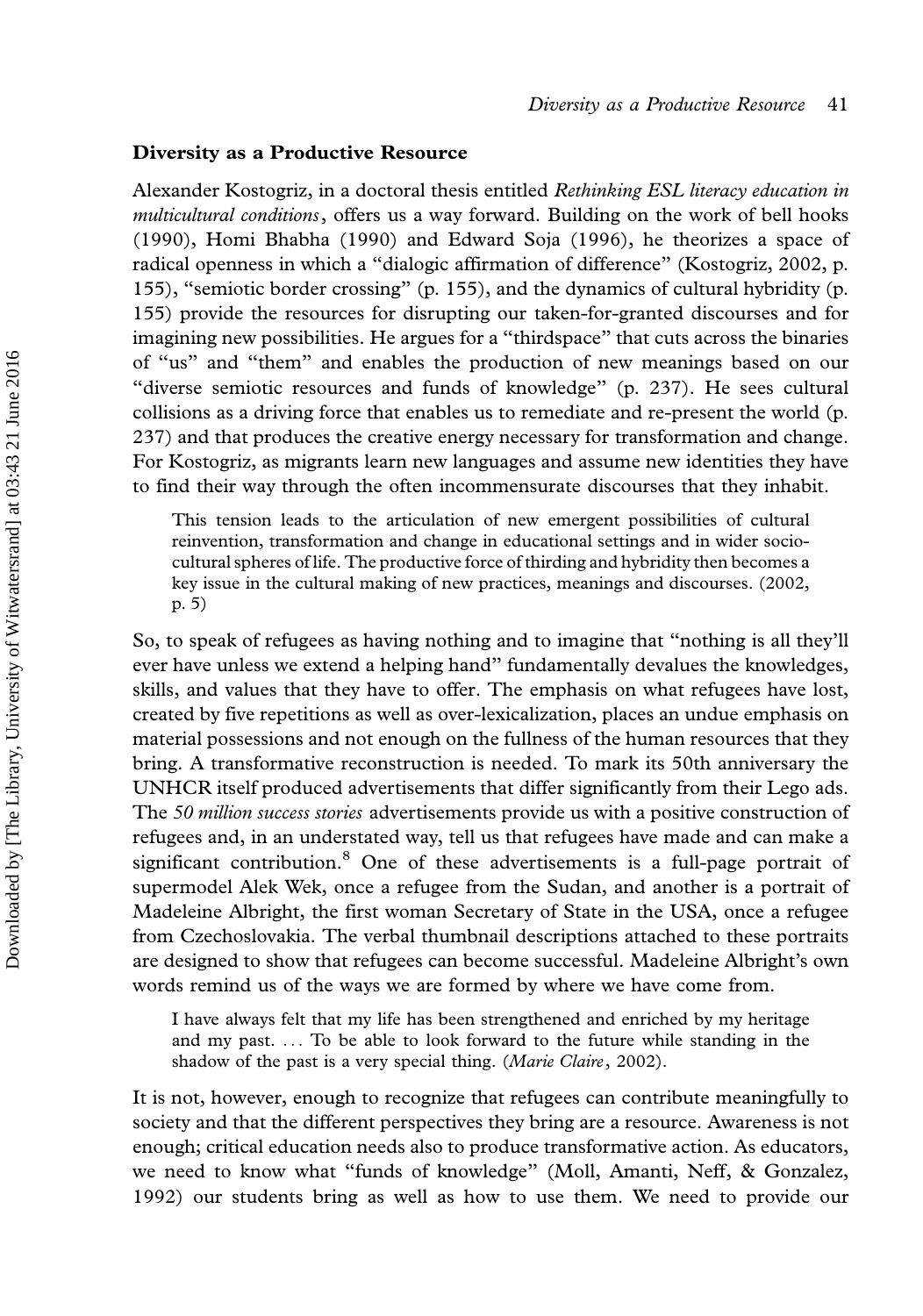students with a lived experience of difference, where they experience difference as a resource for ideas, for creativity, for new ways of being in the world. Deconstruction is also not enough. If we use deconstruction to reveal the power of discursive representations and the interests they serve, then we have a responsibility to imagine with our students ethical possibilities for change and reconstruction. It is not enough just to redesign texts, we also have to redesign the material practices that they work to produce. And we need to do these things in the hope that the collective flap of our wings will make the global village a place of home for all.

## Notes

- 1. Janks' use of ''our'' and ''we'' in this article is used to position the writer alongside the reader and to suggest that we are all implicated. We all have a responsibility with regard to the issues raised.
- 2. In this analysis I have focused on the use of pronouns, and to some extent on lexical selections. An examination of the other linguistic features that produce ideational, interpersonal and textual meaning is also informative. The use of transitivity shows that the refugee is constructed predominantly with relational processes of ''being'' and ''having'', whereas the reader and the UNHCR are constructed with very few relational processes. They are given both mental and material processes and the UNHCR, in addition, is given verbal processes. They are shown acting. The UNHCR is the only participant that speaks. Statements providing information are used throughout. Almost all are in the present tense and are categorical. Modality is used to create uncertainty only about our ability to recognize or understand the needs of refugees. The logic of the text is maintained by the way in which information is sequenced. Additive conjunctions predominate with two noticeable variations—the use of "except" to signify the shift to the one thing that differentiates refugees, and the use of ''but'' to underscore how important people's attitudes are to a refugee. Finally, an analysis of theme shows movement in the text from the refugee to you (the reader), to possessions thematized four times and expressed as everything and as nothing, back to the reader (and his or her attitude)—"a smile of welcome" is thematized twice, once with the pronoun ''it''. The text concludes with the UNHCR in theme position. The bottom right hand corner of the text, the prime position for new information, is reserved for the UNHCR. 3. In the mass of teaching materials on the UNHCR website that are based on these four posters I could find only ONE activity on causes that related to actual socio-historical contexts. In the material designed for  $15-18$  year olds, students are asked to:
	- i. explain the causes leading to the increase in asylum seekers in the world;
	- ii. give examples of countries that asylum seekers have come from and gone to;
	- iii. find the underlying patterns in these flows of people (see www.unhcr.ch/teaching-tools/ tchhr/tchr.htm).
- 4. ''Makwerekwere'' is an insulting word for foreign Africans. It is derived from the unfamiliar sounds of their languages; ''kwerekwere'' refers to the sounds that people who do not speak these languages hear.
- 5. What a surprise!
- 6. My brother.
- 7. ''Mulungu'' is the isiZulu word for white people.
- 8. In Janks (2000), I make the point that each new design is also a contruction open to further critique. In this case, one should note that these success-story advertisements present a Western version of success while dissimulating the trauma, misery and hardship experienced